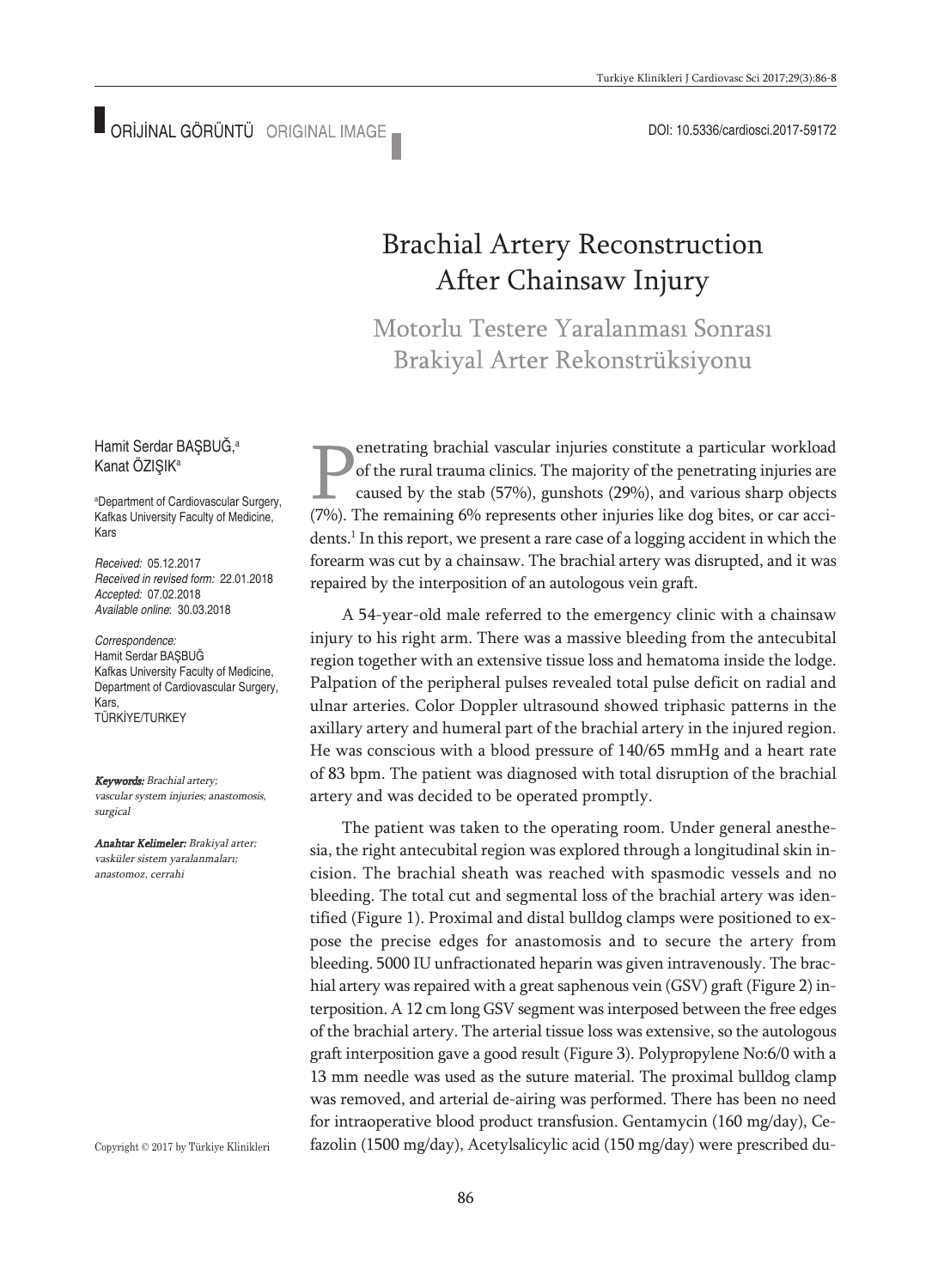ring the postoperative follow-up. The patient was discharged on ninth postoperative day with intact distal pulses and no neurologic complication.

Antecubital injuries due to the chainsaw are uncommon but potentially dangerous. A kickback movement occurs when the chainsaw tip suddenly engages to a solid object, resulting it to make sudden jerk to opposite direction. <sup>2</sup> This type of action may cause severe injuries to the vascular structures of the arm, neck or even the face. The graft interposition is the most preferred type of reconstruction if there is a gross vascular segmental loss. GSV is the mostly used autologous vein graft for this kind of arterial injuries. 1

#### Source of Finance

During this study, no financial or spiritual support was received neither from any pharmaceutical company that has <sup>a</sup> direct connection with the research subject, nor from <sup>a</sup> company that provides or produces medical instruments and materials which may negatively affect the evaluation process of this study.

## Conflict of Interest

No conflicts of interest between the authors and / or family members of the scientific and medical committee members or members of the potential conflicts of interest, counseling, expertise, working conditions, share holding and similar situations in any firm.

### Authorship Contributions

Idea/Concept: Hamit Serdar Başbuğ; Design: Hamit Serdar Başbuğ; Control/Supervision: Kanat Özışık; Data Collection and/or Processing: Hamit Serdar Başbuğ; Analysis and/or Interpretation: Hamit Serdar Başbuğ; Literature Review: Hamit Serdar Başbuğ; Writing the Article: Hamit Serdar Başbuğ; Critical Review: Kanat Özışık.



**FIGURE 1:** The arrow on the left is showing the distal end of the brachial artery (BA), the arrow on the right is showing the proximal end of the BA.



**FIGURE 2:** Arrow is indicating the brachial artery proximal edge (The distal anastomosis had already been performed).



**FIGURE 3:** The arrow on the left is showing the distal anastomosis and the arrow on the right is showing the proximal anastomosis lines.